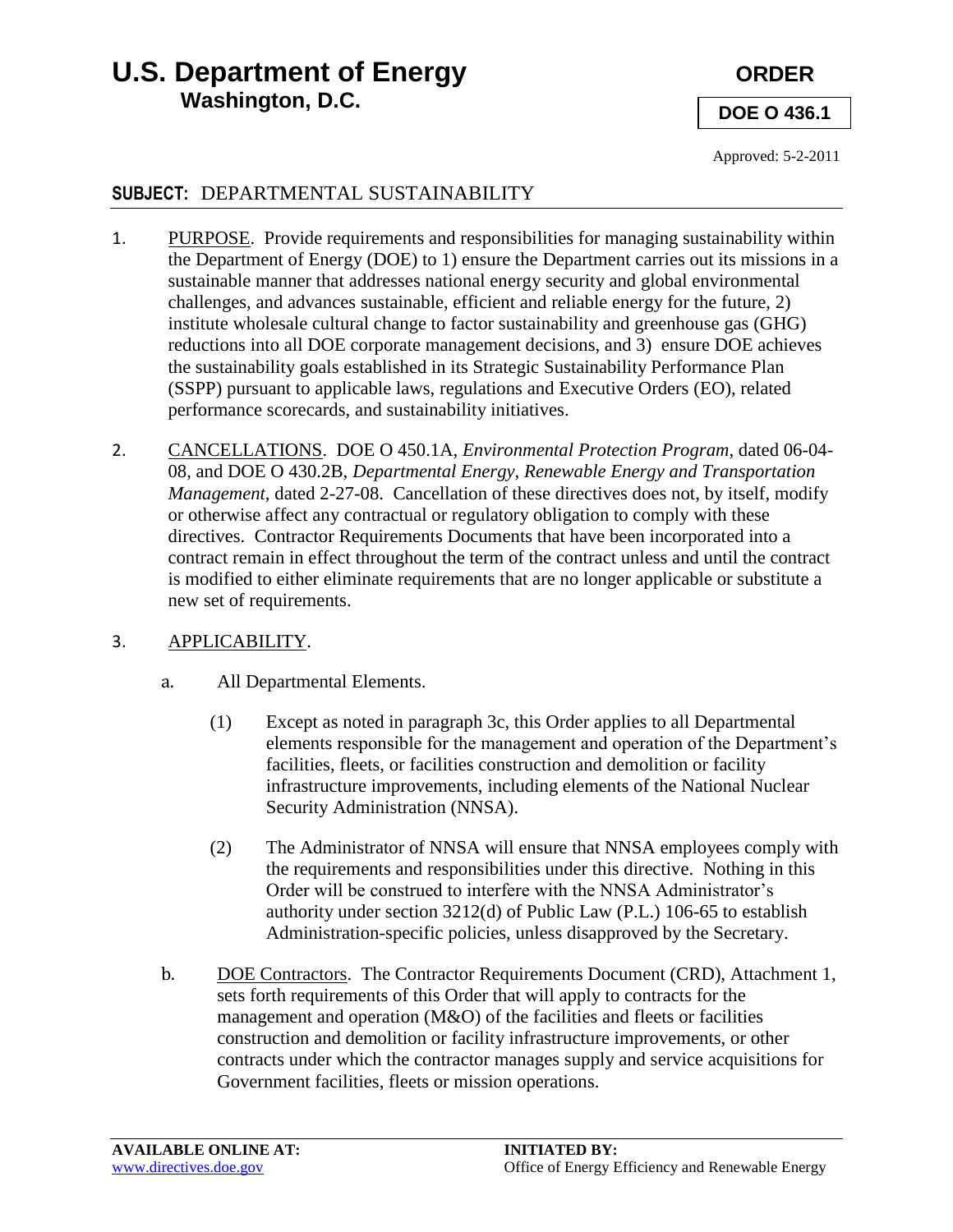#### c. Equivalencies/Exemptions for DOE O 436.1.

- (1) Equivalency. In accordance with Section 302 of the Department of Energy Organization Act of 1977, Section 302, and consistent with Secretarial memorandum of January 28, 2011, the Secretary operates and maintains the Power Marketing Administrations (PMAs) electric power transmission systems by and through the PMA Administrators. PMAs shall submit requested information regarding resource use and emissions, and are encouraged to work closely with the Sustainability Performance Office on assisting the Department in achieving its sustainability goals.
- (2) Equivalency. In accordance with the responsibilities and authorities assigned by Executive Order 12344, codified at 50 USC sections 2406 and 2511, and to ensure consistency throughout the joint Navy/DOE Naval Nuclear Propulsion Program, the Deputy Administrator for Naval Reactors (Director) will implement and oversee requirements and practices pertaining to this directive for activities under the Director's cognizance, as deemed appropriate. The Director shall submit requested information regarding resource use and emissions.

#### 4. REQUIREMENTS

- a. Comply with the sustainability requirements contained in EO 13423 (*Strengthening Federal Environmental, Energy, and Transportation Management*), EO 13514 (*Federal Leadership in Environmental, Energy, and Economic Performance*), the National Energy Conservation Policy Act (NECPA), the Energy Policy Acts (EPAct) of 1992 and 2005, the Energy Independence and Security Act (EISA) of 2007, and continue to adhere to the inventory and reporting requirements of Section 301 through 313 (including implementing regulations) of the Emergency Planning and Community Right-to-Know Act, the Pollution Prevention Act of 1990 at DOE facilities, related statutory and administrative requirements.
	- (1) Prepare and submit an annual Strategic Sustainability Performance Plan (SSPP) to the Office of Management and Budget (OMB) and the Council on Environmental Quality (CEQ). The SSPP will describe the actions that the Department will take to achieve its sustainability goals.
		- (a) Define specific goals and milestones in each annual DOE SSPP, including updates of other related initiatives. The goals and milestones will remain in effect unless a subsequent SSPP voids a goal or milestone included in a previous annual submission.
- b. Prepare and submit any other required reports supporting and related data as requested pursuant to the EOs and laws listed above, including Federal agency scorecards.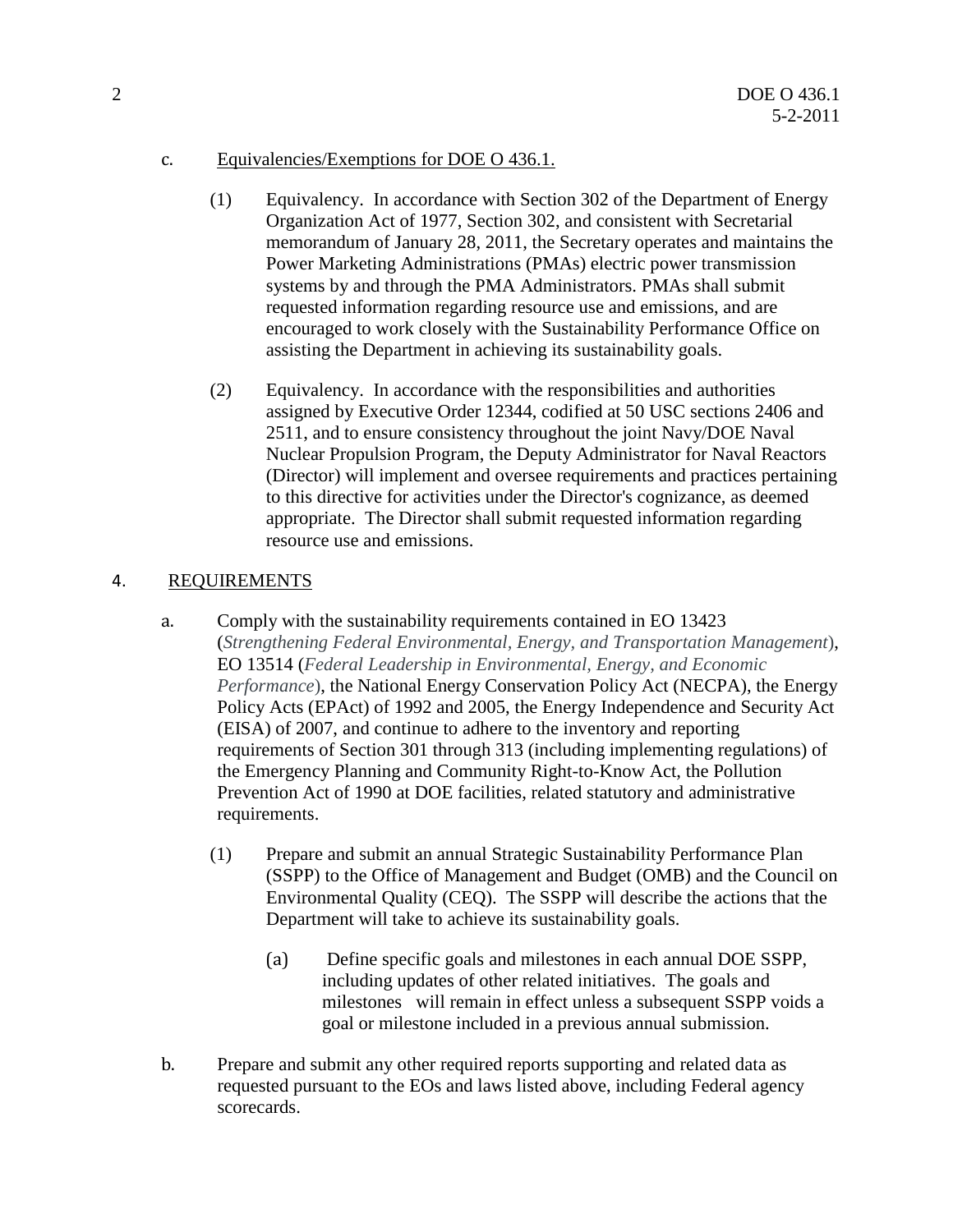- c. Site Sustainability Plans (SSPs). Each site must develop and commit to implementing an annual SSP that identifies its respective contribution toward meeting the Department's sustainability goals. SSPs must:
	- (1) Be completed and submitted to the Sustanability Performance Office (SPO) through the appropriate line management per annual guidance.
	- (2) Account for each individual site's contribution to meeting the sustainability goals and commit appropriate personnel resources, an appropriate financing plan, and establish a timeline for execution coupled with specific performance measures and deliverables.
	- (3) Environmental Management System (EMS). DOE sites must use EMS(s) as a platform for SSP implementation and programs with objectives and measurable targets that contribute to the Department meeting its sustainability goals. Sites must maintain their EMS(s) as being certified to or conforming to the International Organization for Standardization's (ISO) 14001:2004 in accordance with the accredited registrar provisions of the International Standard or the self-declaration instructions found in References 7.o and 7.p, respectively.
- d. Financing. Use, to the maximum extent practicable, alternative financing for energy saving projects, which includes renewable energy, energy efficiency, waterefficiency, high performance sustainable building, pollution prevention, and other sustainability projects.
	- (1) Sites must maintain an assessment of applicable alternative financing mechanisms to be reviewed annually, and updated as appropriate.
	- (2) Verified savings from all sustainability projects must be reinvested, consistent with Federal regulations and DOE guidance, to further additional sustainability projects at that site.

#### 5. RESPONSIBILITIES.

- a. Senior Sustainability Officer (SSO).
	- (1) Fulfills SSO duties as stated by EO 13514.
	- (2) Submits to the Council on Environmental Quality (CEQ) Chair and the Director of the Office of Management and Budget (OMB) the Department's SSPP and the annual inventory of GHG emissions, as required by EO 13514.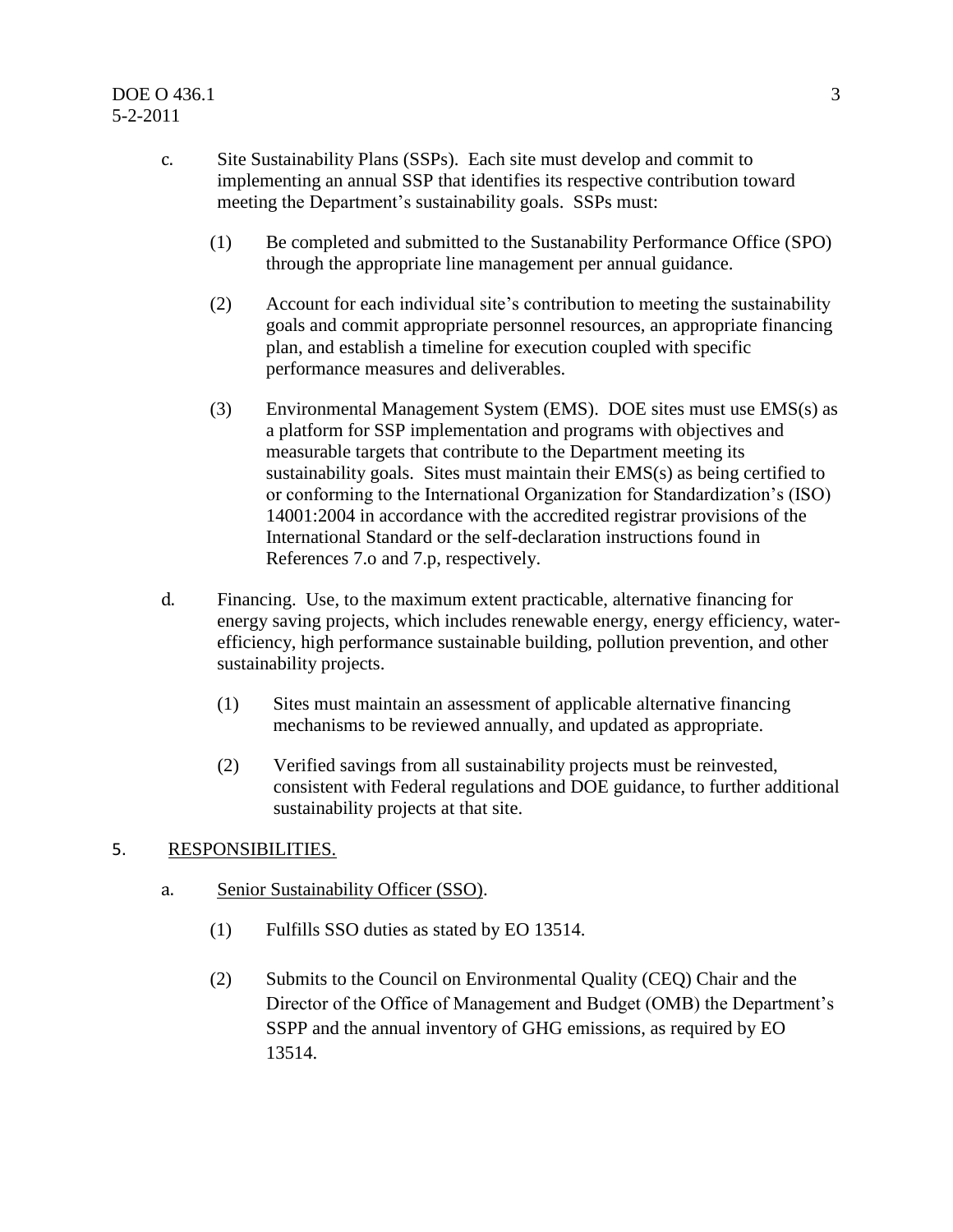- (3) Reports the Department's sustainability performance and progress to the CEQ Chair and the OMB Director and their staff on such schedule and in such format as they require and reports to the Secretary on the adequacy and effectiveness of the SSPP and other sustainability related goals and initiatives.
- (4) Chairs the DOE Senior Sustainability Steering Committee (SSSC) or designates a representative. The SSSC establishes the strategic direction for DOE's sustainability efforts, makes related policy decisions and aligns DOE's business practices with sustainability goals and requirements.
- (5) Participates in the Steering Committee on Federal Sustainability or designates a representative.
- b. Director, Sustainability Performance Office.
	- (1) Serves as the Department's principal point of contact relating to sustainability.
	- (2) Supports the SSO in the execution of duties regarding sustainability including monitoring performance, developing instructions, reporting, data collection and analysis, and implementing and updating the SSPP.
	- (3) Reports on DOE sustainability matters in coordination with other Departmental elements, as appropriate.
	- (4) Serves on interagency workgroups, councils, boards, and in interactions with other Federal agencies, including OMB and CEQ, or designates DOE's delegate, on sustainability matters.
	- (5) Works with the Chief Financial Officer (CFO) to ensure sustainability is considered and represented in Departmental budget guidance.
	- (6) Chairs the DOE Sustainability Working Group (SWG), which provides a forum for sustainability discussions, strategies and best practice sharing in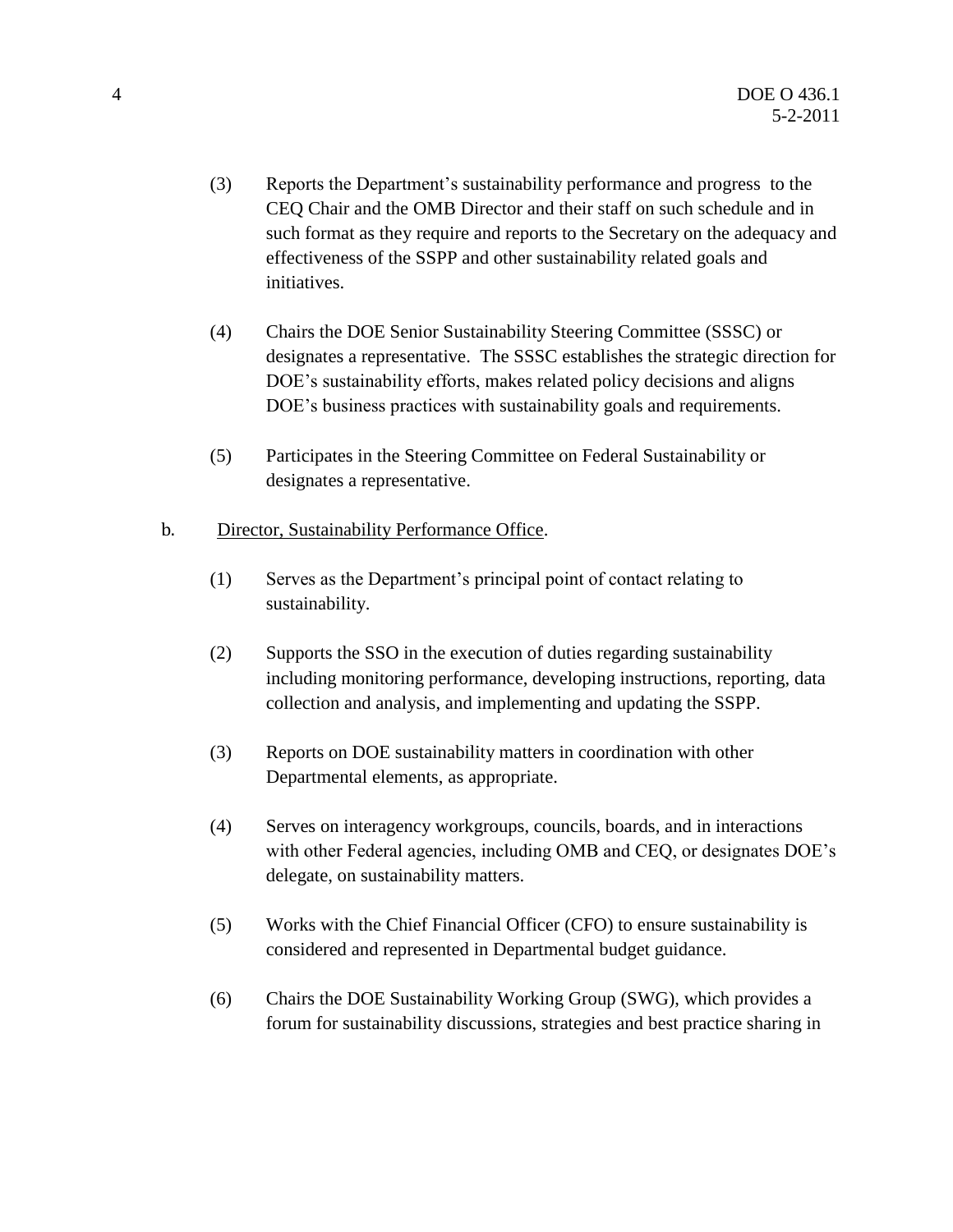support of DOE's sustainability efforts. The SWG sanctions all DOE corporate sustainability related workgroups.

- (7) Provides technical assistance to support Departmental elements on sustainability issues, including providing data summaries, analysis and projections.
- (8) Assigns activities to appropriate corporate Departmental elements and agreed to by that identified element.
- c. Under Secretaries, and the Administrators of the Power Marketing Administrations (PMAs).
	- (1) Support the SSO in meeting sustainability goals, the SSPP and this Order through the Program Secretarial Offices (PSOs) and Field Managers, by executing assigned sustainability duties, as applicable.
	- (2) Support the SSO in external reporting and communications.
	- (3) Plan, resource, implement, monitor, report and manage the achievement of DOE's sustainability goals. PMAs should plan, resource, implement and manage as applicable.
	- (4) Ensure reinvestment of verified savings associated with sustainability projects, consistent with Federal regulations and DOE guidance, to further sustainability goal achievement. Reinvestment does not apply to PMAs.
	- (5) Ensure the development, review, submission and implementation of SSPs as defined in the SSPP and SSP Guidance.
	- (6) Annually develop and submit a composite sustainability plan, based on the SSPs submitted by their respective PSOs (if applicable), including planned actions and program budget allocations, as appropriate.
- d. Program Secretarial Officers (PSOs).
	- (1) Support their Under Secretary in the implementation of sustainability goals, targets, milestones, projects and this Order as appropriate and assigned by PSO/NNSA management.
	- (2) Work with Field Managers to establish sustainability goals, targets, and milestones.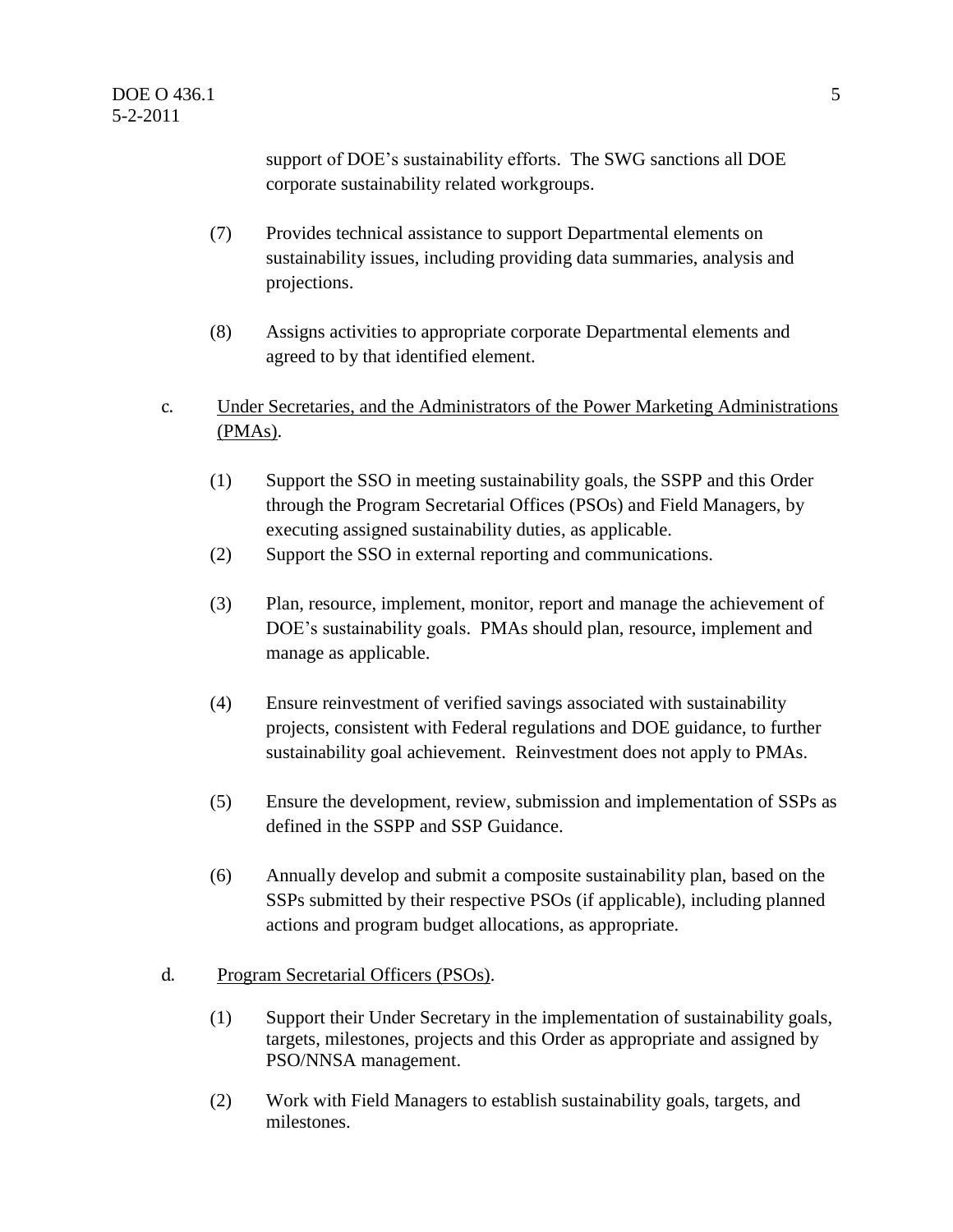- (3) Request through the annual internal budgetary processes funding and resources needed to carry out these requirements that are not alternatively funded through Energy Saving Performance Contracts (ESPC), Utility Energy Service Contracts (UESC) or other alternative financing.
	- (a) Annually develop and submit to the Under Secretary a composite sustainability plan, based on the SSPs submitted by their Field Managers, including planned actions and program budget allocations, as appropriate.
- (4) Ensure all personnel whose actions are affected by this Order receive proper awareness training on its requirements.
- e. Field Managers.
	- (1) Prepare, submit and implement the SSP and associated required data. Ensure appropriate quantifiable sustainability and energy goals/targets are integrated into contracting documents, such as the Performance Evaluation and Measurement Plans (or equivalent).
	- (2) Ensure that EMSs covering all site activities are certified to or conform with the International Organization for Standardization's (ISO) 14001:2004 (E) in accordance with the accredited registrar provisions of the International Standard or the self-declaration instructions found in References 7.o and 7.p, respectively, are maintained at sites under their purview.
		- (a) At sites with multiple contracts, where appropriate, designate a lead coordinating contractor to maintain a site-wide EMS that accounts for all site operations.
		- (b) At sites with multiple EMSs, ensure the sustainability objectives and targets established in each are provided for in a consolidated SSP.
	- (3) Monitor site performance in implementing the requirements of this Order and make such information available annually to their PSO/Associate Administrator.
	- (4) Request through the annual internal budgetary processes funding and resources needed to carry out these requirements that are not otherwise financed.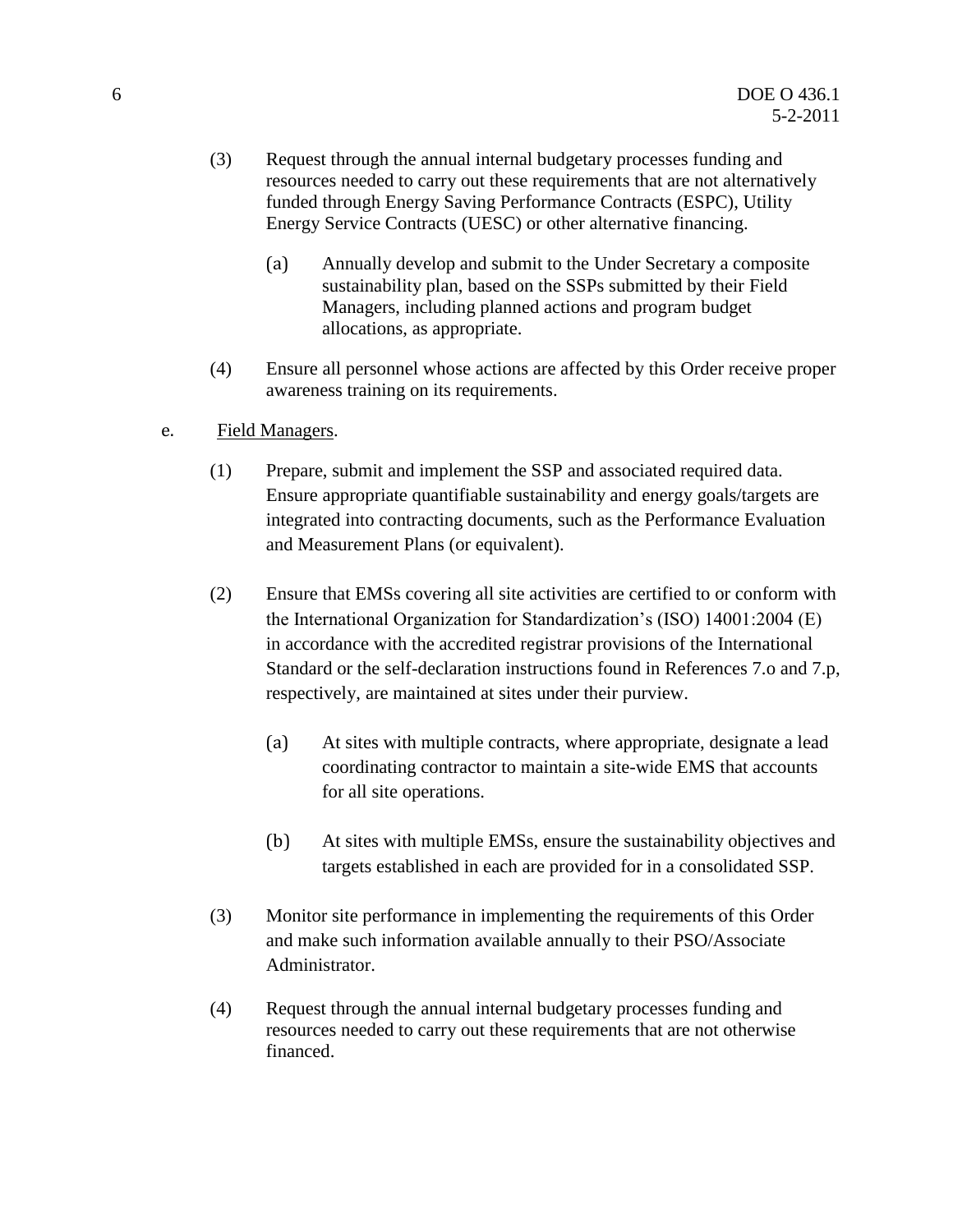#### DOE O 436.1 7 5-2-2011

- (5) Seek opportunities at multi-program sites to team to achieve synergistic and beneficial results towards meeting sustainability goals.
- (6) Ensure that sites under their purview provide the DOE Federal Energy Management Program (FEMP) all contracts for utilities services and modifications to such contracts (excluding administrative or incremental funding modifications) prior to execution for review and concurrence by FEMP and the Office of General Counsel (OGC). For NNSA utility services contracts, FEMP provides expert analysis to NNSA, including their opinion on the acceptability of the contract action. Utilities services must be awarded via DOE prime contract and DOE elements must ensure that all applicable Federal, State, and local laws and regulations are followed. Sites shall communicate to FEMP notice of any forthcoming regulatory actions on the part of their utility service providers. It is the responsibility of the OGC jointly with FEMP to represent all DOE consumer interests by intervening, or otherwise participating in, hearings or proceedings before regulatory bodies for utilities when these proceedings affect DOE operations. Site personnel will support OGC and FEMP in these intervention activities.
- (7) Notify Contracting Officers of those contracts that must include the Contractor Requirements Document (CRD).
- f. DOE Corporate Partners. The SPO will coordinate and collaborate with corporate partners. The SPO will also assign and delegate activities as appropriate in agreement with that partner, based on partner mission, expertise and experience.
	- (1) Director Office of Management partners with the SPO, and
		- (a) Develops and maintains policies and directives for fleet, real property acquisition, maintenance, operations, disposition, and personal property.
		- (b) Develops and maintains a professional development program for Departmental facility managers that includes resource conservation requirements and sustainability practices.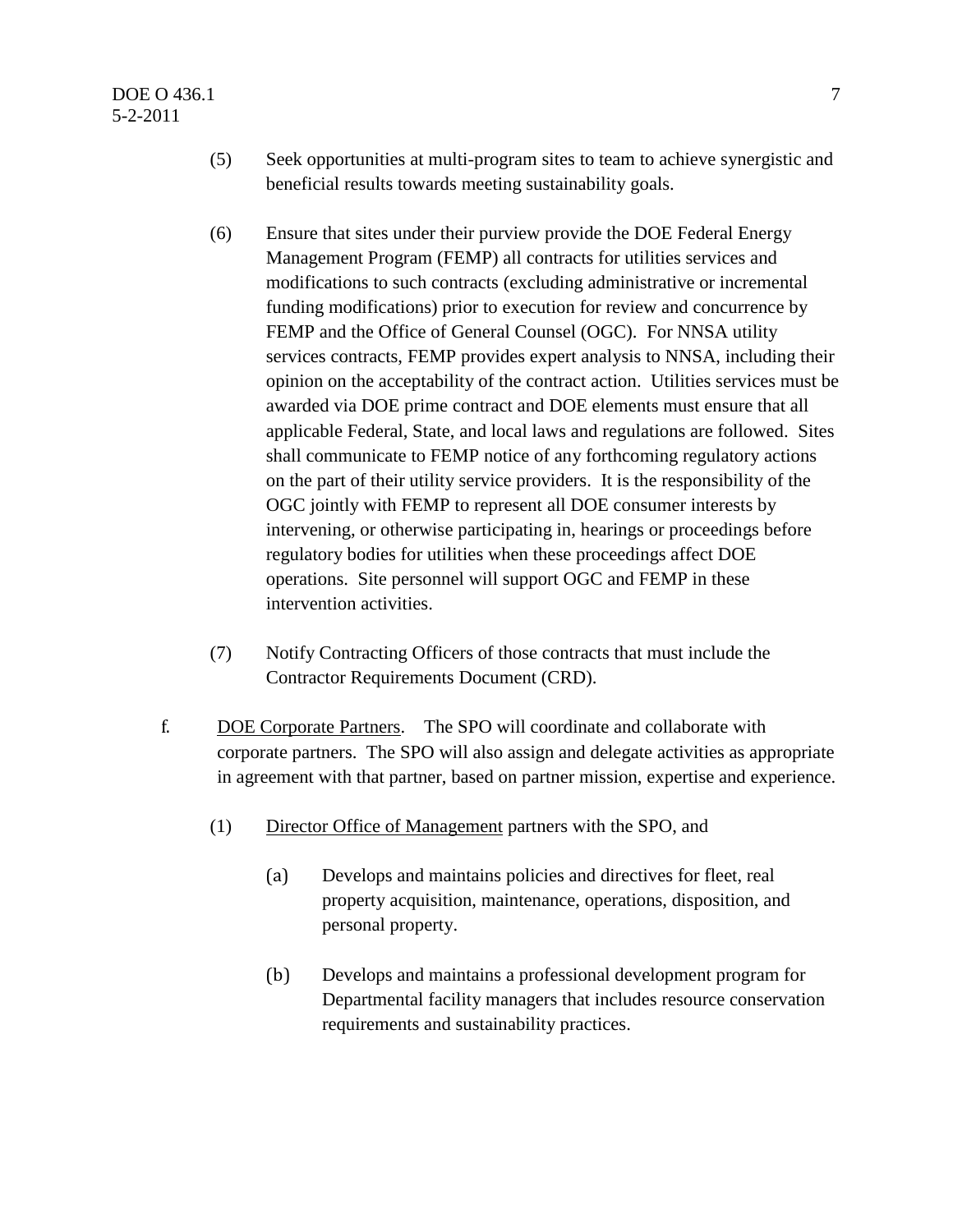- (2) Chief Health, Safety and Security Officer partners with the SPO, and
	- (a) Develops and maintains policies and directives for environmental protection, including the conservation and preservation of natural and cultural resources.
	- (b) Provides technical assistance in the implementation and maintenance of sites' EMS.
- (3) Assistant Secretary for Energy Efficiency and Renewable Energy and FEMP partner with the SPO and provide technical assistance. FEMP manages the Department's utility acquisition and management in coordination with the appropriate line management organizations.
- (4) Chief Information Officer partners with the SPO, and
	- (a) Serves as the Department's lead on the Federal Data Center Consolidation Initiative (FDCCI).
	- (b) Establishes policies and directives that support electronics stewardship, data energy efficiency, and related information technology (IT) sustainability best practices.
- (5) Chief Financial Officer partners with the SPO, and
	- (a) Ensures requests for funding to carry out the requirements of this Order are prioritized during the formulation of DOE's annual budget request, to include the social cost of carbon.
	- (b) Develops and implements cost savings reinvestment guidance with assistance with the SPO.
	- (c) Coordinates budget data calls related to sustainability with the assistance of the SPO.
- g. Contracting Officers. Incorporate the CRD, in a timely fashion, into all site contracts for the management and operation (M&O) of the facilities and fleets or facilities construction and demolition or facility infrastructure improvements, or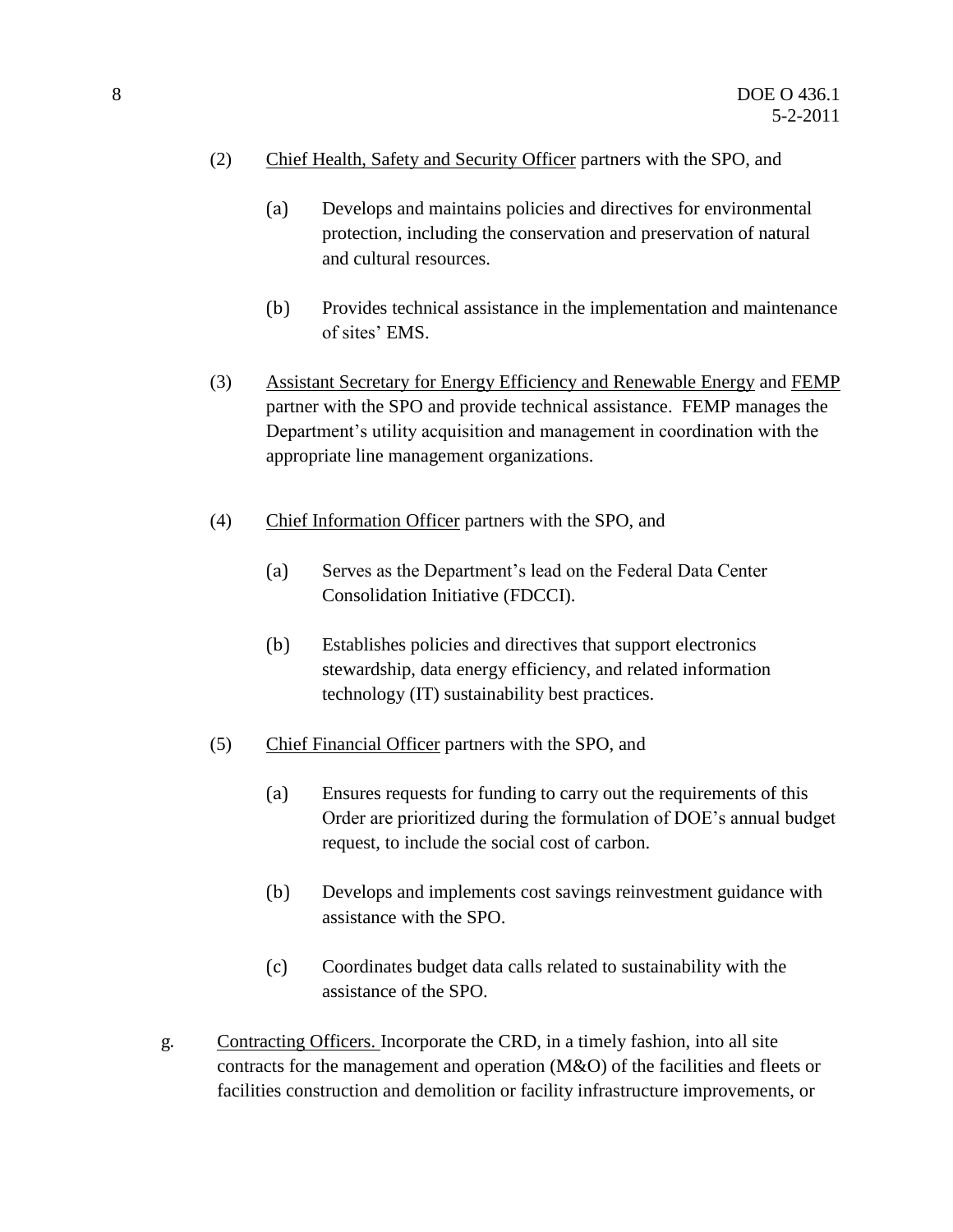other contracts under which the contractor manages supply and service acquisitions for Government facilities, fleets or mission operations.

#### 6. DEFINITIONS.

- a. DOE site: For purposes of this Order, Site refers to the DOE entity which conducts operational activities including contractor operated DOE owned or leased facilities as discrete locations across the U.S. In the case of Government Owned Government Operated (GOGO) facilities (including Power Administrations), it refers to the DOE operating organization.
- b. Environmental Management System (EMS): An EMS is a management tool enabling an organization of any size or type to:
	- Identify and control the environmental impact of its activities, products or services,
	- Improve its environmental performance continually, and to
	- **Implement a systematic approach to setting environmental** objectives and targets, to achieving these and to demonstrating that they have been achieved.
- c. Field Managers: The terms "field office" and "field office managers" are used interchangeably to indicate the DOE field office with direct management and oversight of operational activities. "Field" may have various other designations, including operations office, site office, service centers, and project office.
- d. Sustainability: "…to create and maintain conditions, under which humans and nature can exist in productive harmony, that permit fulfilling the social, economic, and other requirements of present and future generations." (EO 13514). For purposes of this Order, sustainability is broadly defined as those actions taken to maximize energy and water efficiency; minimize chemical toxicity and harmful environmental releases, particularly GHG; promote renewable and other clean energy development; and conserve natural resources while sustaining assigned mission activities
- e. Strategic Sustainability Performance Plan: An annual plan that prioritizes DOE actions pursuant to Section 8 of EO 13514. The SSPP outlines how the Deparment will implement its energy and environmental sustainability goals.
- f. Exemptions in paragraph  $3(c)$  of this Order refer to exemptions per DOE Order 251.1C.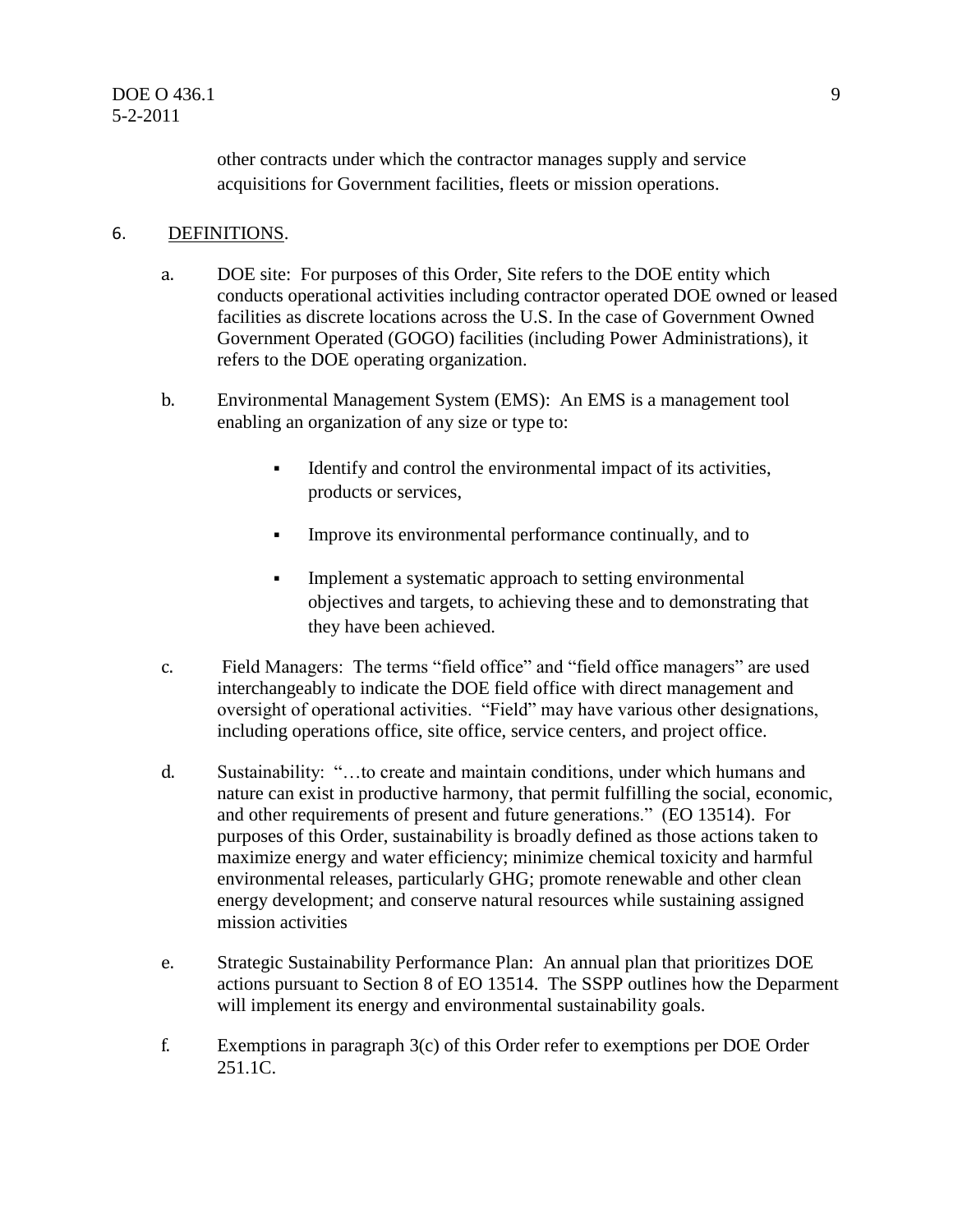#### 7. REFERENCES.

- a. Executive Order 13514, Federal Leadership in Environmental, Energy and Economic Performance, October 9, 2009. <http://www1.eere.energy.gov/femp/pdfs/eo13514.pdf>
- b. Executive Order 13423, Strengthening Federal Environmental, Energy and Transportation Management, January 24, 2007. [http://www.hss.doe.gov/pp/epp/EO\\_13423.pdf](http://www.hss.doe.gov/pp/epp/EO_13423.pdf)
- c. Executive Order 12344, *Naval Nuclear Propulsion Program*. <http://www.archives.gov/federal-register/codification/executive-order/12344.html>
- d. Instructions for Implementing Executive Order 13423, Strengthening Federal Environmental, Energy and Transportation Management, March 28, 2007. [http://www.fedcenter.gov/\\_kd/Items/actions.cfm?action=Show&item\\_id=6825&de](http://www.fedcenter.gov/_kd/Items/actions.cfm?action=Show&item_id=6825&destination=ShowItem) [stination=ShowItem](http://www.fedcenter.gov/_kd/Items/actions.cfm?action=Show&item_id=6825&destination=ShowItem)
- e. Strategic Sustainability Performance Plan, Department of Energy, September 2010. [http://www.energy.gov/media/DOE\\_Sustainability\\_Plan\\_2010.PDF](http://www.energy.gov/media/DOE_Sustainability_Plan_2010.PDF) and additional annual plans
- f. Title XXXII of P.L. 106-65, National Nuclear Security Administration Act, as amended. <http://uscode.house.gov/download/pls/50C41.txt>
- g. Energy Policy Act of 1992. P.L. 102-4866.
- h. Energy Policy Act of 2005. P.L. 109-58.
- i. National Energy Conservation Policy Act. P.L. 95-91.
- j. Energy Independence and Security Act of 2007. P.L.110-140.
- k. Department of Energy Organization Act of 1977, Section 302. P.L. 95-91. [http://frwebgate.access.gpo.gov/cgibin/usc.cgi?ACTION=RETRIEVE&FILE=\\$\\$x](http://frwebgate.access.gpo.gov/cgibin/usc.cgi?ACTION=RETRIEVE&FILE=$$xa$$busc42.pt2.wais&start=11572122&SIZE=20439&TYPE=PDF) [a\\$\\$busc42.pt2.wais&start=11572122&SIZE=20439&TYPE=PDF](http://frwebgate.access.gpo.gov/cgibin/usc.cgi?ACTION=RETRIEVE&FILE=$$xa$$busc42.pt2.wais&start=11572122&SIZE=20439&TYPE=PDF)
- l. Emergency Planning and Community Right-to-Know Act or Title III of Superfund Amendments and Reauthorization Act of 1986, 42 U.S.C 11001, et seq. [http://frwebgate.access.gpo.gov/cgibin/usc.cgi?ACTION=BROWSE&TITLE=42U](http://frwebgate.access.gpo.gov/cgibin/usc.cgi?ACTION=BROWSE&TITLE=42USCC116) [SCC116](http://frwebgate.access.gpo.gov/cgibin/usc.cgi?ACTION=BROWSE&TITLE=42USCC116)
- m. DOE Order 430.1B, *Real Property Asset Management*, Chg. 2, April 25, 2011. [https://www.directives.doe.gov/directives/current-directives/430.1-BOrder](https://www.directives.doe.gov/directives/current-directives/430.1-BOrder-bc1/view)[bc1/view](https://www.directives.doe.gov/directives/current-directives/430.1-BOrder-bc1/view)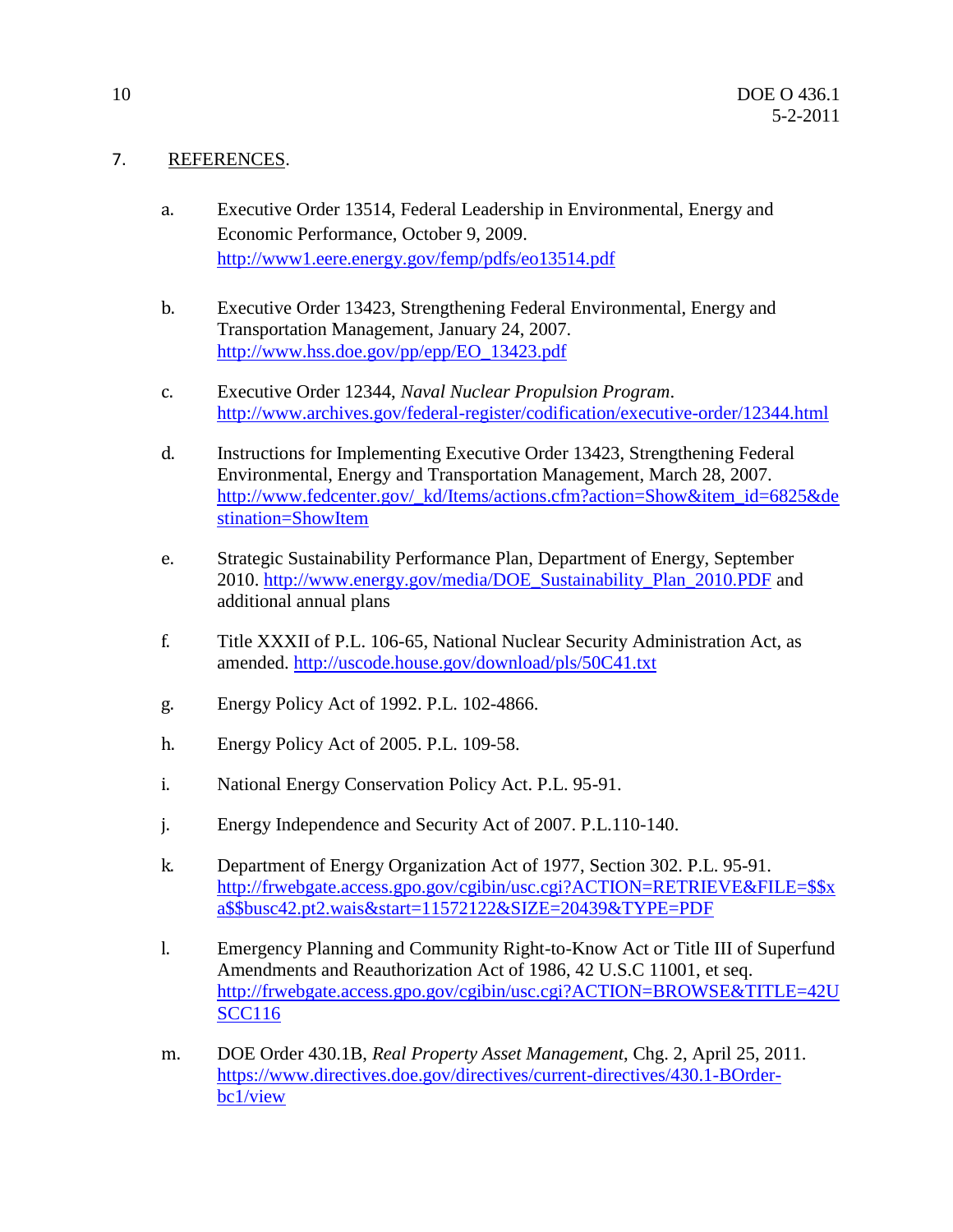- n. Guidelines Establishing Criteria for Excluding Buildings from the Energy Performance Requirements of Section 543 of the National Energy Conservation Policy Act as Amended by the Energy Policy Act of 2005 issued on January 27, 2006. [http://www1.eere.energy.gov/femp/pdfs/exclusion\\_criteria.pdf](http://www1.eere.energy.gov/femp/pdfs/exclusion_criteria.pdf)
- o. International Standards Organization's (ISO) 14001:2004(E) International Standard, *Environmental Management Systems: Requirements with Guidance for Use.* [http://www.iso.org/iso/catalogue\\_detail?csnumber=31807](http://www.iso.org/iso/catalogue_detail?csnumber=31807)
- p. *Instructions for Self-Declaration of Conformance with ISO 14001:2004(E)*, Office of the Federal Environmental Executive, January 15, 2008. [http://www.fedcenter.gov/\\_kd/go.cfm?destination=ShowItem&Item\\_ID=8864](http://www.fedcenter.gov/_kd/go.cfm?destination=ShowItem&Item_ID=8864)
- q. 48 CFR 970.5204-2, Laws, Regulations and DOE Directives.
- r. 48 CFR 970.5223-7 or 952.223-78, Sustainable Acquisition Program.
- s. 48 CFR 970.5223-6, Executive Order 13423, Strengthening Federal Environmental, Energy, and Transportation Management.
- 8. CONTACT. Sustainability Performance Office, Office of Energy Efficiency and Renewable Energy, at 202-586-8645.

BY ORDER OF THE SECRETARY OF ENERGY:



DANIEL B. PONEMAN Deputy Secretary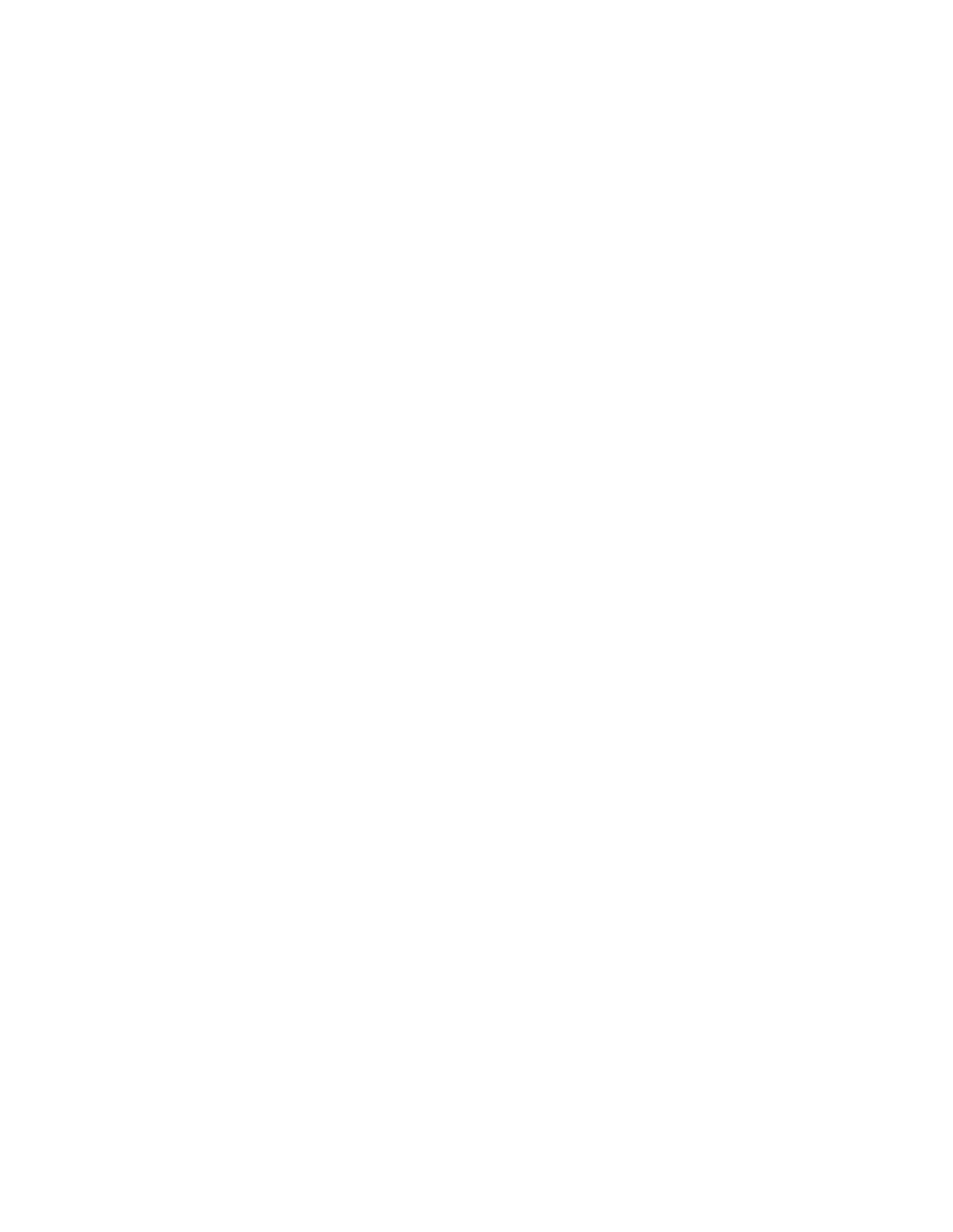### APPENDIX A

## ACRONYMS

| <b>ANSI</b>   | <b>American National Standards Institute</b>                              |
|---------------|---------------------------------------------------------------------------|
| <b>ASHRAE</b> | American Society of Heating, Refrigerating and Air-Conditioning Engineers |
| CD            | <b>Critical Decision</b>                                                  |
| <b>CEQ</b>    | Council on Environmental Quality                                          |
| <b>CFO</b>    | <b>Chief Financial Officer</b>                                            |
| <b>CFR</b>    | Code of Federal Regulations                                               |
| <b>CIO</b>    | <b>Chief Information Officer</b>                                          |
| <b>CRD</b>    | <b>Contractor Requirements Document</b>                                   |
| <b>DESC</b>   | <b>Defense Energy Support Center</b>                                      |
| <b>DOE</b>    | U.S. Department of Energy                                                 |
| <b>EISA</b>   | Energy Independence and Security Act                                      |
| <b>EMS</b>    | <b>Environmental Management System</b>                                    |
| EO            | <b>Executive Order</b>                                                    |
| EPAct         | Energy Policy Act of 1992 or 2005                                         |
| <b>ESPC</b>   | <b>Energy Savings Performance Contract</b>                                |
| <b>FDCCI</b>  | Federal Data Center Consolidation Initiative                              |
| <b>FEMP</b>   | <b>Federal Energy Management Program</b>                                  |
| <b>GHG</b>    | Greenhouse Gas                                                            |
| GOGO          | Government-Owned Government-Operated                                      |
| <b>GSA</b>    | <b>General Services Administration</b>                                    |
| <b>ISO</b>    | International Organization for Standardization                            |
| <b>NECPA</b>  | National Energy Conservation Policy Act                                   |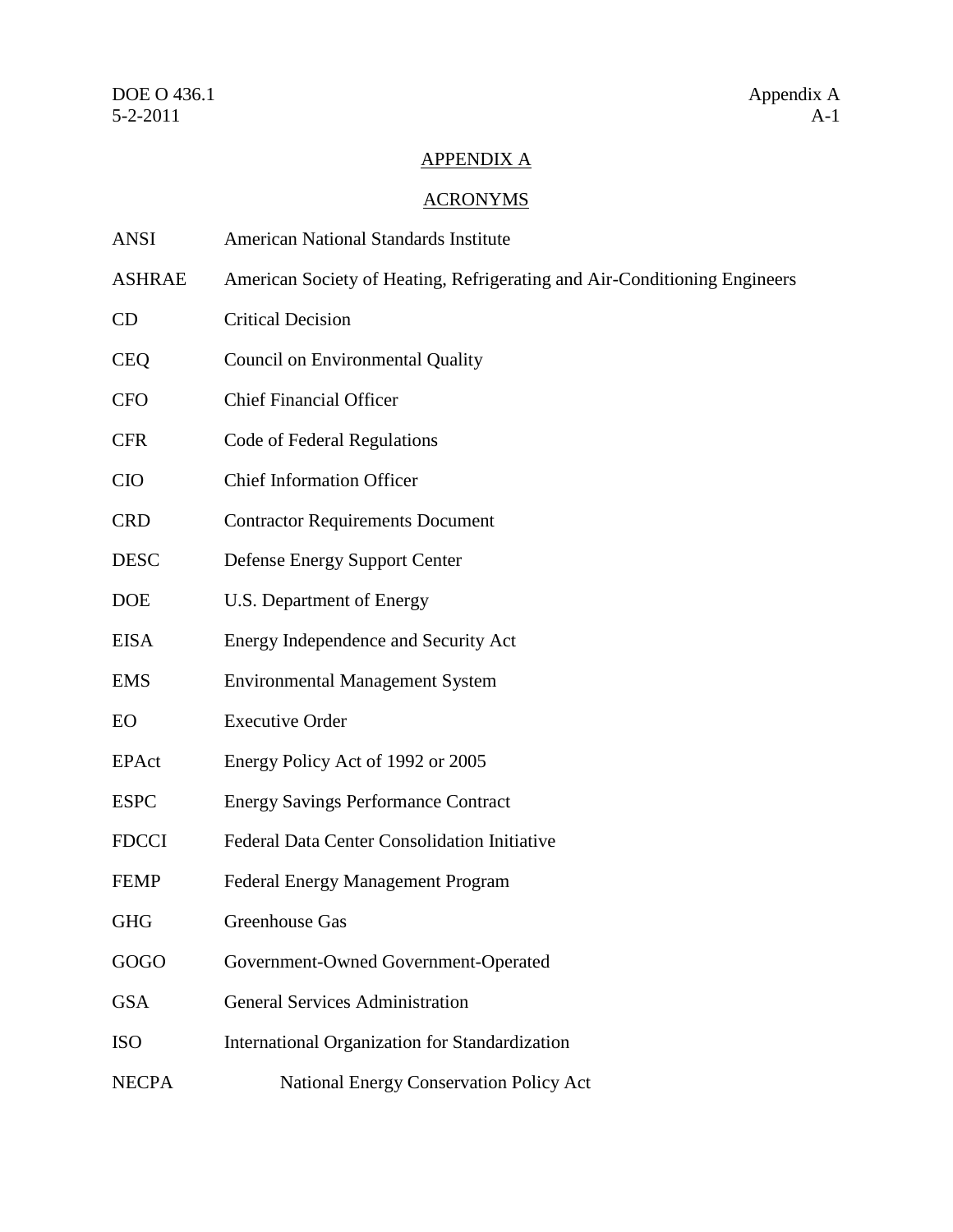# Appendix  $A$ <br>A-2

| <b>NNSA</b> | <b>National Nuclear Security Administration</b>  |
|-------------|--------------------------------------------------|
| OMB         | Office of Management and Budget                  |
| <b>SPO</b>  | <b>Sustainability Performance Office</b>         |
| <b>SSCC</b> | <b>Senior Sustainability Steering Committee</b>  |
| <b>SSO</b>  | Senior Sustainability Officer                    |
| <b>SSP</b>  | Site Sustainability Plan                         |
| <b>SSPP</b> | <b>Strategic Sustainability Performance Plan</b> |
| UESC        | <b>Utility Energy Service Contract</b>           |